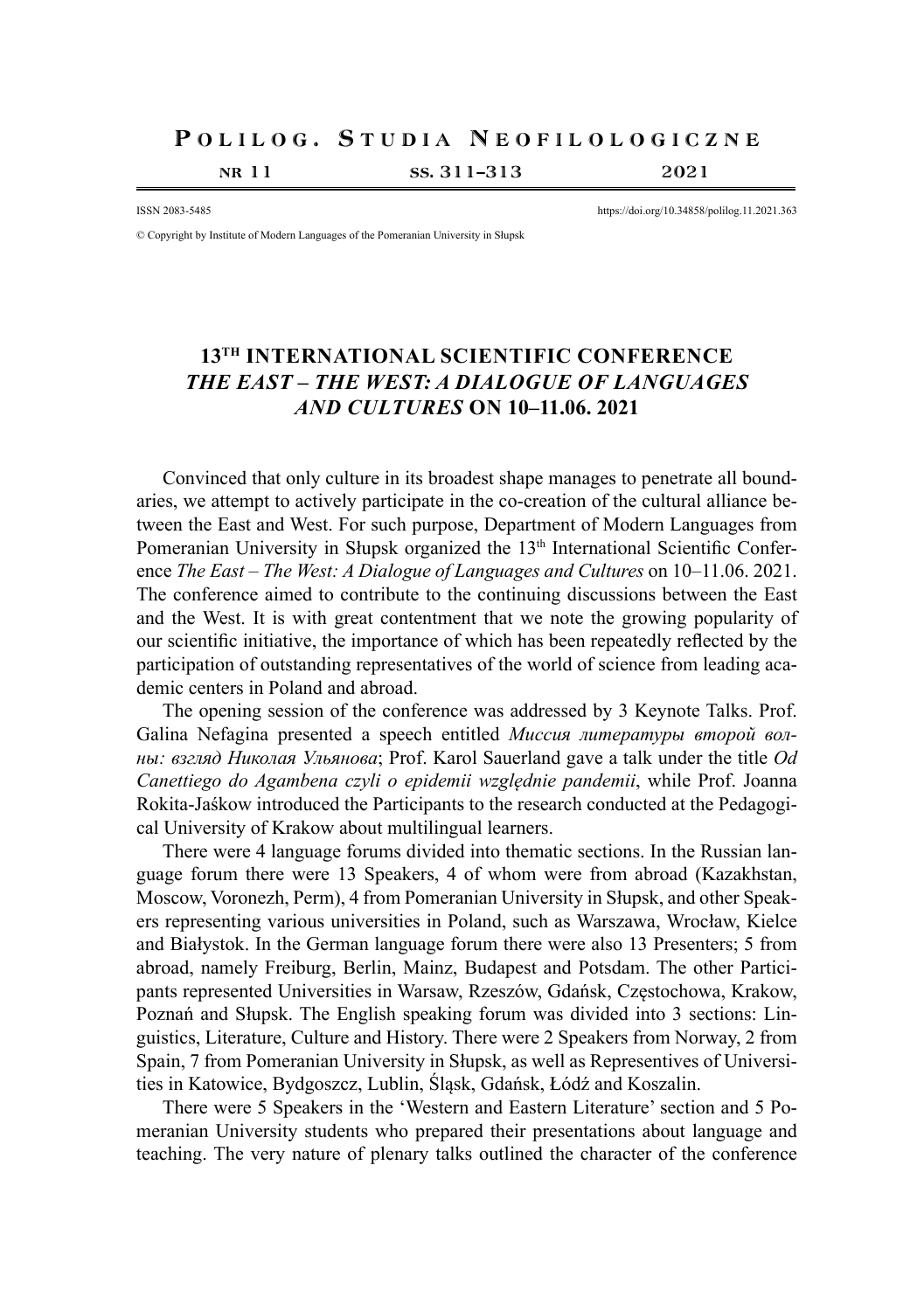theme and highlighted the topics important to both the East and the West, i.e. literature in exile (Prof. Nefagina), post-pandemic reality (Prof. Karol Sauerland) and the issue of a globalized class environment and multilingualism (Prof. Joanna Rokita-Jaśkow).

Similar thematic tendencies were exemplified by the speakers' talks, with the main emphasis being put on multiculturalism, both in translation, second language learning, literature and linguistic changes. The shaping of new competences in students as well as the improvement of research tools in relation to multidimensionality was emphasized, among others, by Prof. Biedroń, Bawej and Magakian. Multiculturalism, migrations, as well as the relevance of understanding culture in the process of interpreting literature, history and translating texts were discussed, among others, by Prof. Jerzak, Prof. Breysach, Prof. Gawrońska-Pettersson and Dr. McNamara.

Moreover, any attempt to interpret reality, be it in a multicultural perspective or in the face of the changing world, is directly related to language. Deciphering the language seems all the more so important in the light of the current changes the world has recently undergone. Prof. Łukasik's corpus analysis of post-pandemic language change provided a broad overview of how the pandemic changed even the deeply-rooted formulaic expressions, whereas Prof. Stanulewicz provided a detailed scientific insight into translators' choices in rendering the lexeme *blue* on the basis of the selected classic novels. Russianists debated in the section devoted to philosophy, poetics, and the reception of Russian literature. Ten scientists from Poland and four from abroad: from Russia and Kazakhstan participated in the Russian forum. Various research topics appeared in the presentations of the speakers. They concerned, among other things, the poetics of Russian émigré literature, the prose of Svetlana Alexievich, the works of Alexander Marliński, and a look at the relations between Russia and the West in the collection of essays by Z. Zinnik. Interesting and current issues concerning the literature and the homosexual subculture in Russia, the work of the Russian writer Viktor Pielewin, and the psychoanalytic views on the literature of Russian modernism at the beginning of the  $20<sup>th</sup>$  century were also presented. These speeches triggered a substantive and fruitful discussion.

The Germanic forum was once again a literary, linguistic, interdisciplinary, and often intercultural discourse. The broad subject matter of the presented speeches included the issues of cultural transfer at the beginning of the 20th century, whether in the literature of Russian symbolism or in the press, which to a large extent shaped German-Hungarian, German-Russian, and German-Polish relations. The research interests presented in the German studies forum included profiles of German writers and poets who are emotionally and biographically related not only to one cultural circle, such as, e.g., Nelly Sachs, Johannes Bobrowski, or Peter Handke. Multiculturalism and the related multifacetedness of human fates are also emphasized by contemporary theater (W. Mouawad). Linguistics and glottodidactic research also strongly emphasize the intercultural aspect of didactics and the importance of multilingualism in teaching a foreign language.

During the two-day session of the Germanic forum, there were literary references to historical events, mainly related to World War II, describing the topic of Polish